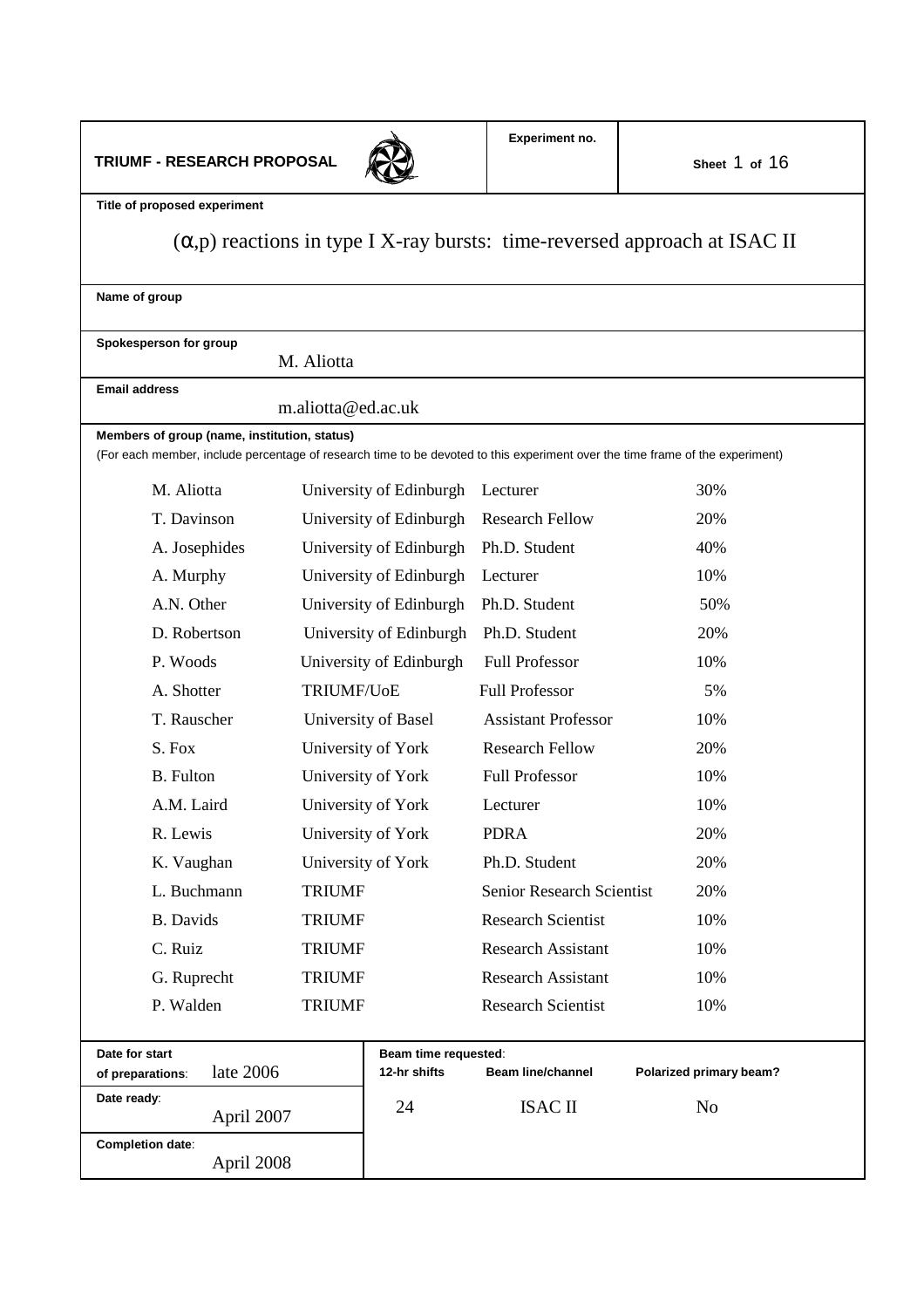| <b>SUMMARY</b> | Sheet 2 of 16 |
|----------------|---------------|
|----------------|---------------|

Do not exceed one page.

The aim of this proposal is to investigate a series of  $(\alpha, p)$  reactions of relevance to type I X-ray bursts via the time-reversed approach.

X-ray bursts are driven by a thermonuclear runaway on the surface of an accreting neutron star. The runaway is triggered by the triple α process and the break-out reactions from the Hot-CNO cycles which cause the feeding of the *rp*-process. The actual break-out is triggered by the reaction sequence <sup>18</sup>Ne( $\alpha$ ,p)<sup>21</sup>Na(p, $\gamma$ )<sup>22</sup>Mg( $\alpha$ ,p)<sup>25</sup>Al(p, $\gamma$ )<sup>26</sup>Si, leading to a sequence of alpha and proton captures (the socalled  $\alpha_p$ -process) up to the Ca-Ti region. Subsequent ( $\alpha$ ,p) reactions, specifically on <sup>22</sup>Mg, <sup>26</sup>Si, <sup>30</sup>S, and  $34$ Ar, are believed to be critical for type I X-ray bursts as they might provide a waiting-point impedance in the reaction flow, as suggested by Fisker *et al*.. In particular, the effects of experimentally unknown reactions such as  ${}^{30}S(\alpha,p)^{33}Cl$  and  ${}^{34}Ar(\alpha,p)^{37}K$  might even be directly visible as a double peak structure, as observed in the light curve of some X-ray bursts.

Here we propose to study both the <sup>18</sup>Ne( $\alpha$ ,p)<sup>21</sup>Na reaction and the ( $\alpha$ ,p) reactions on <sup>22</sup>Mg, <sup>26</sup>Si, <sup>30</sup>S, and  $34$ Ar in view of their importance as a breakout route from the HCNO cycle (the former) and as possible waiting points in the reaction flow (the latter). Because of the difficulties associated with direct studies involving RIBs and <sup>4</sup>He gas targets, it is proposed to investigate the time reversed (p, $\alpha$ ) processes, whereby information on the relevant direct reaction cross sections can be obtained by means of the detailed balance theorem.

The first of these reactions to be studied is <sup>21</sup>Na(p, $\alpha$ )<sup>18</sup>Ne, as an intense enough beam is already available at TRIUMF. As compared to previous studies of this reaction, the measurement aims to provide an independent data set to shed light on current discrepancies between direct and inverse determinations of the  ${}^{18}Ne(\alpha,p)^{21}Na$  reaction rate.

The measurement will be undertaken in two phases with the TUDA scattering chamber at ISAC II using a pulsed beam of <sup>21</sup>Na and standard CH<sub>2</sub> targets. Phase I will cover the energy range  $E_{lab} = 103 - 110$ MeV, corresponding to  $E_{cm} = 2.0 - 2.4$  MeV for the direct <sup>18</sup>Ne( $\alpha$ ,p)<sup>21</sup>Na where current information is ambiguous. At these energies many other channels from reactions with  ${}^{12}C$  in the target will also be open, requiring the coincident detection of both reaction products in the exit channel so as to appropriately identify the reaction of interest. This will be achieved by using standard silicon strip detector arrays both for the ejectiles and for the heavy recoils. Time-of-flight techniques, in combination with total energy reconstruction will be used to distinguish between alphas and elastically scattered protons, and between heavy recoils and scattered beam ions respectively. While being scientifically relevant on itself, the successful completion of Phase I will also provide useful insight into the proposed approach and will help establishing the sensitivity limits before pushing the measurements to lower energies (Phase II)

The study of the  $^{18}Ne(\alpha, p)^{21}Na$  via the time-reversed approach represents a crucial preliminary step before proceeding to the study of the other, more challenging,  $(\alpha, p)$  reactions on <sup>22</sup>Mg, <sup>26</sup>Si, <sup>30</sup>S, and <sup>34</sup>Ar as will be briefly outlined in the proposal.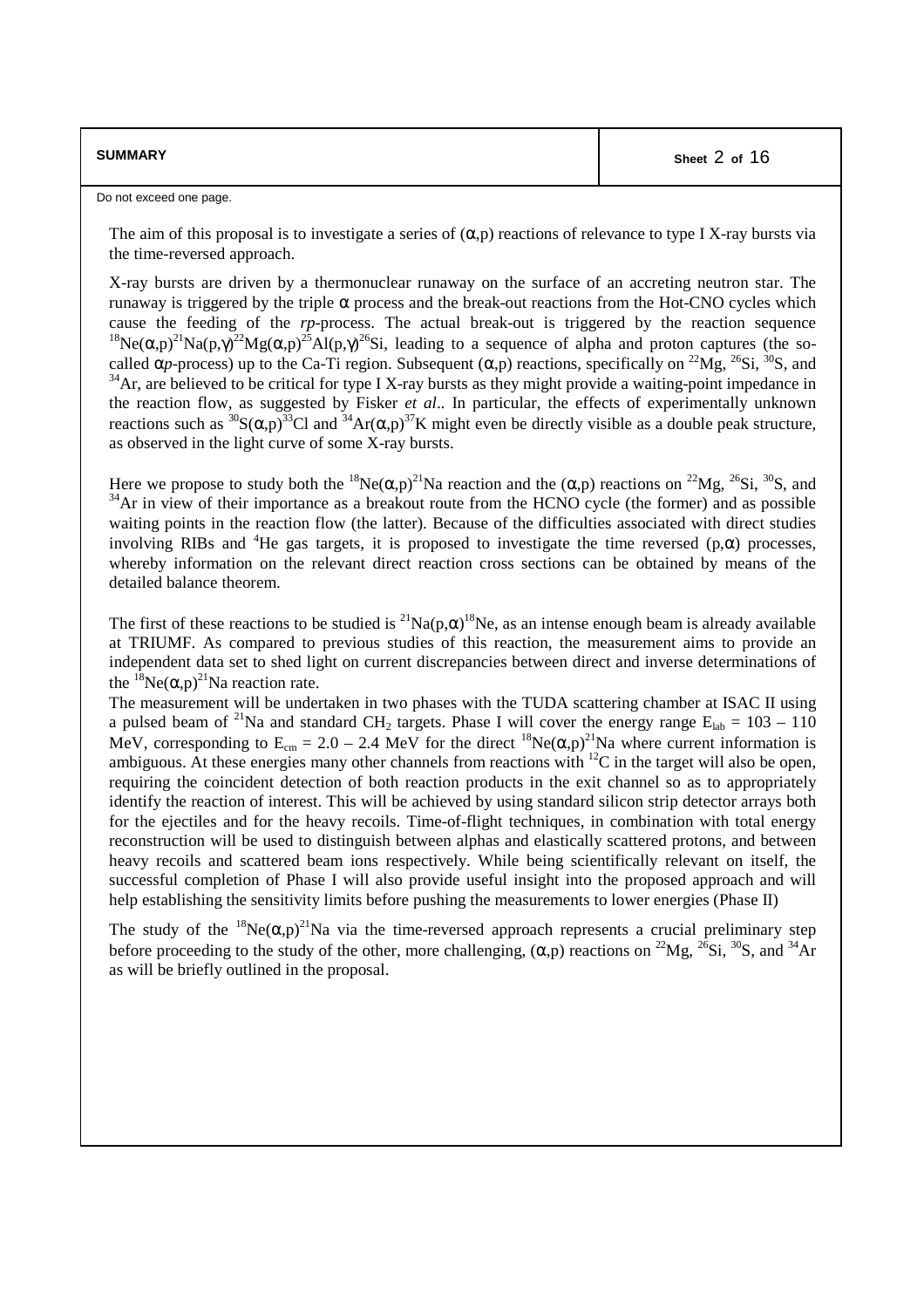| <b>BEAM and SUPPORT REQUIREMENTS</b>                                                                                                                         | Sheet 3 of 16 |  |  |  |
|--------------------------------------------------------------------------------------------------------------------------------------------------------------|---------------|--|--|--|
| <b>Experimental area</b>                                                                                                                                     |               |  |  |  |
| TUDA scattering chamber @ ISAC II                                                                                                                            |               |  |  |  |
| Primary beam and target (energy, energy spread, intensity, pulse characteristics, emittance)                                                                 |               |  |  |  |
| Proton 500 MeV                                                                                                                                               |               |  |  |  |
| ISAC production target                                                                                                                                       |               |  |  |  |
|                                                                                                                                                              |               |  |  |  |
| Secondary channel                                                                                                                                            |               |  |  |  |
| <b>ISAC II beamline</b>                                                                                                                                      |               |  |  |  |
| Secondary beam (particle type, momentum range, momentum bite, solid angle, spot size, emittance, intensity, beam purity, target,<br>special characteristics) |               |  |  |  |
| <sup>21</sup> Na beam: E <sub>lab</sub> = 103 – 110 MeV (4.9 – 5.2 MeV/u)                                                                                    |               |  |  |  |
| beam current: $5x10^6$ pps                                                                                                                                   |               |  |  |  |
|                                                                                                                                                              |               |  |  |  |
|                                                                                                                                                              |               |  |  |  |
|                                                                                                                                                              |               |  |  |  |
| <b>TRIUMF SUPPORT:</b><br>Summarize all equipment and technical support to be provided by TRIUMF. If new equipment is required, provide cost estimates.      |               |  |  |  |
| NOTE: Technical Review Forms must also be provided before allocation of beam time.                                                                           |               |  |  |  |
| High intensity <sup>21</sup> Na beam                                                                                                                         |               |  |  |  |

Operational support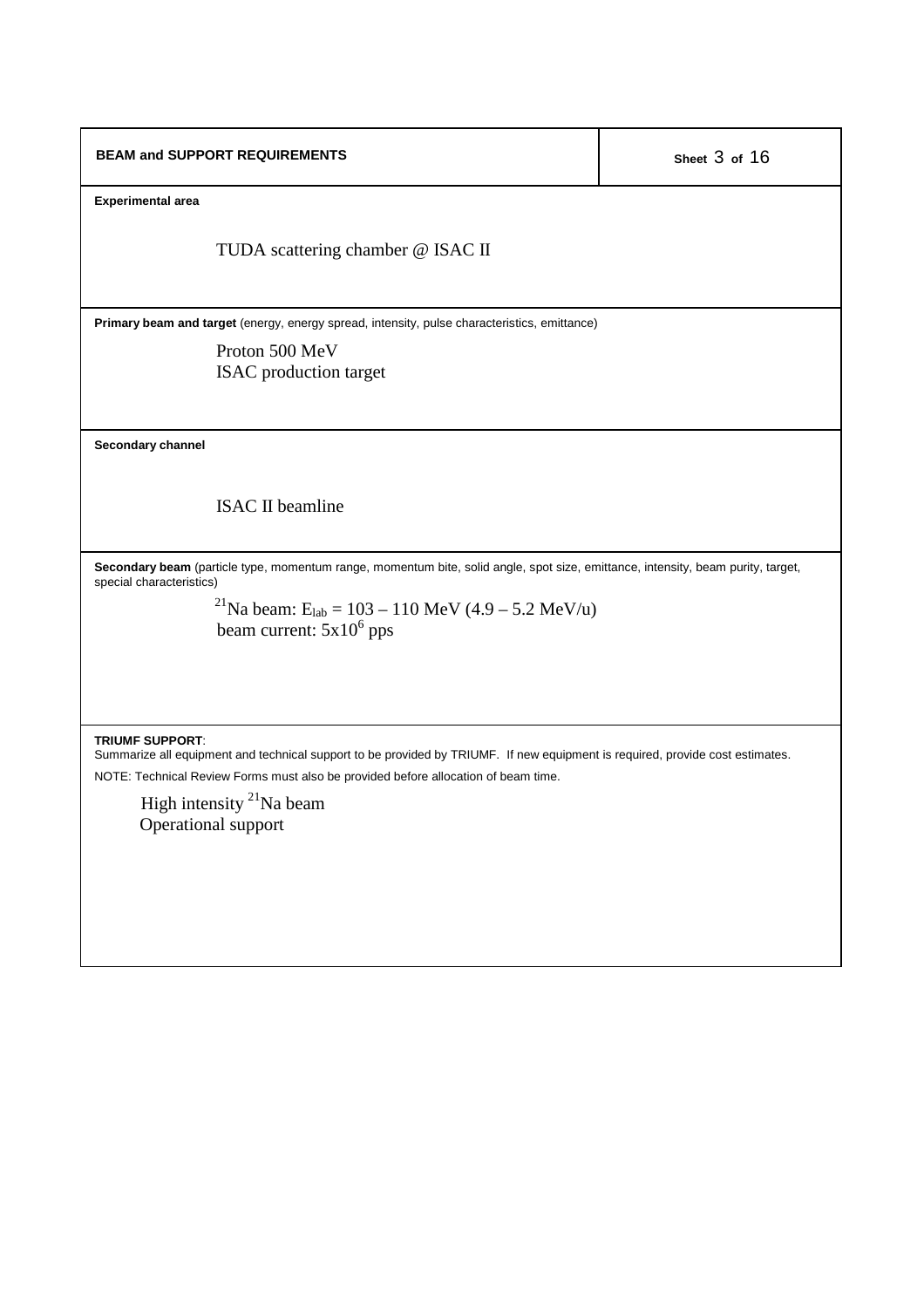#### **NON-TRIUMF SUPPORT**:

Summarize the expected sources of funding for the experiment. Identify major capital items and their costs that will be provided from these funds.

> The TUDA scattering facility, electronics, targets and detector systems will be provided by the Edinburgh group.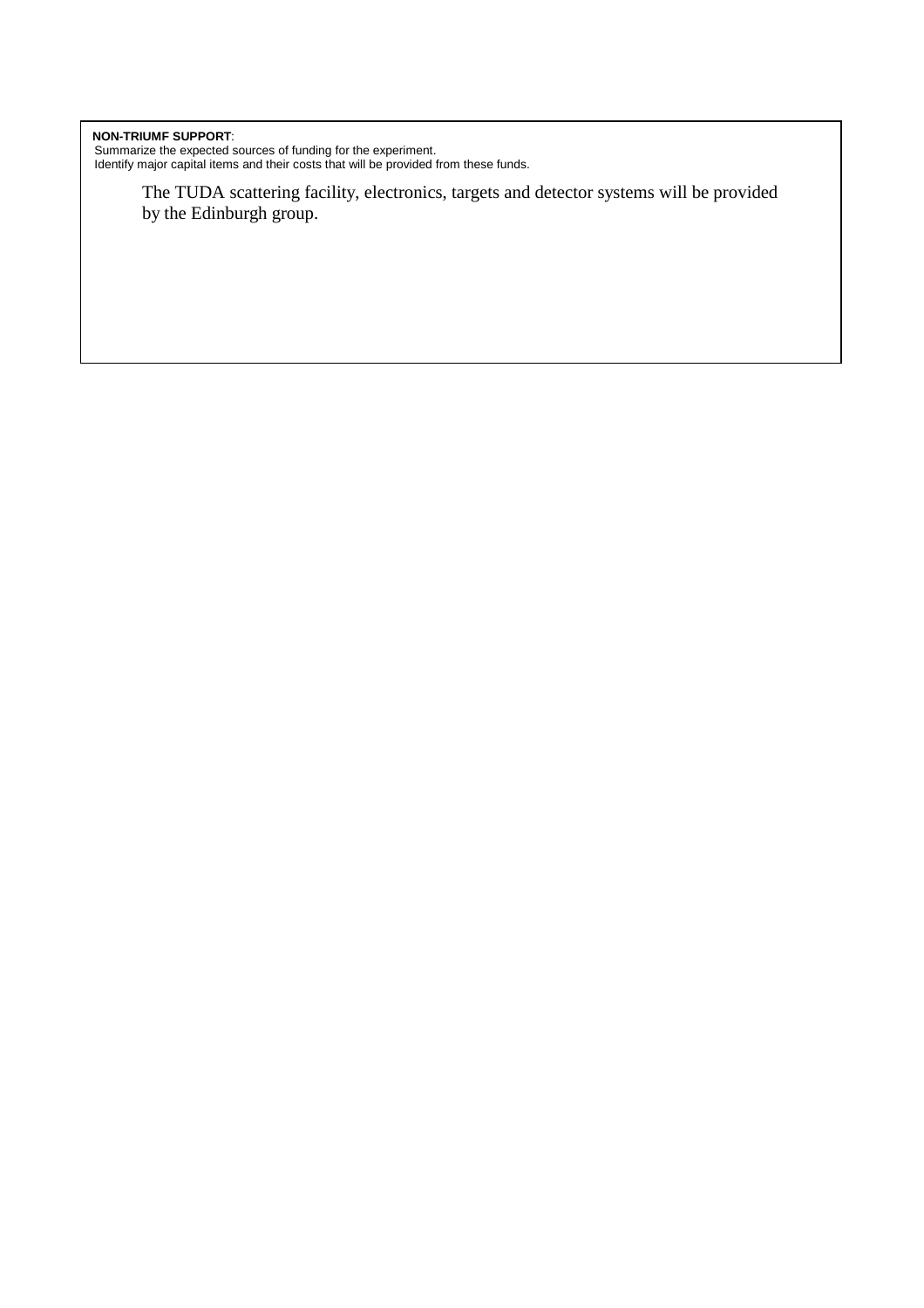| <b>SAFETY</b>                                                                                                                                                                                                                                                                                                                                                           | Sheet 4 of 16 |  |  |  |  |
|-------------------------------------------------------------------------------------------------------------------------------------------------------------------------------------------------------------------------------------------------------------------------------------------------------------------------------------------------------------------------|---------------|--|--|--|--|
| Summarize possible hazards associated with the experimental apparatus, precautions to be taken, and other matters that should be<br>brought to the notice of the Safety Officer. Details must be provided separately in a safety report to be prepared by the spokesperson<br>under the guidance of the Safety Report Guide available from the Science Division Office. |               |  |  |  |  |
| No unusual safety hazards are associated with this experiment. Standard alpha particle<br>sources will be used for calibration purposes.                                                                                                                                                                                                                                |               |  |  |  |  |
|                                                                                                                                                                                                                                                                                                                                                                         |               |  |  |  |  |
|                                                                                                                                                                                                                                                                                                                                                                         |               |  |  |  |  |
|                                                                                                                                                                                                                                                                                                                                                                         |               |  |  |  |  |
|                                                                                                                                                                                                                                                                                                                                                                         |               |  |  |  |  |
|                                                                                                                                                                                                                                                                                                                                                                         |               |  |  |  |  |
|                                                                                                                                                                                                                                                                                                                                                                         |               |  |  |  |  |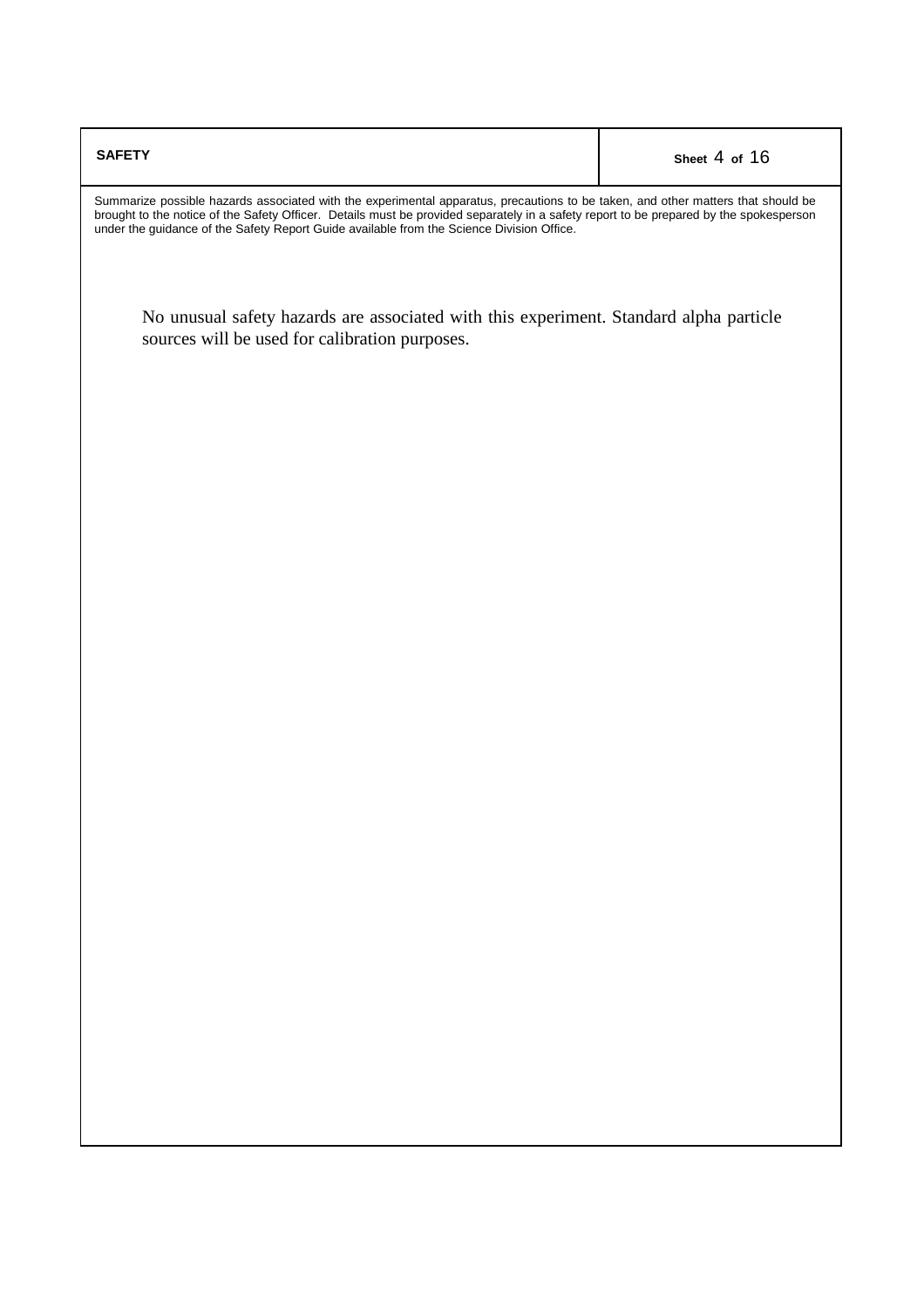# **1 Astrophysical motivation**

Type I X-ray bursts are observed as sudden, intense emissions of X-rays with typical intensities of  $10^{36}$ - $10^{38}$  ergs/s, i.e. at least forty times larger than the ambient X-ray flux observed between bursts. Their luminosity curves are characterized by a fast (1-10 s) rise to a sharp peak, followed by an exponentiallike decline over typical timescales of 10-100 s. In some cases, X-ray bursts showing a double-peak structure in the luminosity curve have been observed. The origin of the double peak is still controversial, but some authors claim that this might be due to waiting points in the nuclear reaction network (see later).

Type I X-ray bursts are believed to be caused by a thermonuclear runaway on the surface of a neutron star which is accreting material from a companion star in a semi-detached binary system. The bursts are driven by the rapid proton capture process (*rp* process) fusing H and He into heavier elements up to Te [1]. It is currently accepted that the runaway is triggered by the triple- $\alpha$  process and the break-out reactions from the Hot-CNO cycles which cause the feeding of the *rp*-process. The actual break-out is likely to be triggered by the reaction sequence  ${}^{18}Ne(\alpha,p)^{21}Na(p,\gamma)^{22}Mg(\alpha,p)^{25}Al(p,\gamma)^{26}Si$ , which also initiates the so-called  $\alpha_p$ -process, involving alpha and proton captures up to the Ca-Ti region [2] (and references therein). At  $T_9 \cong 1$ , typical for X-ray bursts [3], the Gamow windows for these  $(\alpha, p)$ reactions lie in the range  $E_0 \sim 1.3 - 2.0$  MeV with typical widths  $\Delta E_0 \sim 0.4 - 0.8$  MeV.

Recently, some authors [3] have claimed that  $(\alpha, p)$  reactions on <sup>22</sup>Mg, <sup>26</sup>Si, <sup>30</sup>S, and <sup>34</sup>Ar may provide a waiting-point impedance in the reaction flow and the effects of reaction rates such as  ${}^{30}S(\alpha,p)^{33}Cl$  and  $34\text{Ar}(\alpha, p)^{37}\text{K}$  might even be directly visible as a double peak structure (Figure 1), as observed in some X-ray bursts.



**Figure 1**: Luminosity curve simulation. The effect of altering the reaction rates (here by a factor 100) for some  $(\alpha, p)$  reactions results in more or less pronounces dips in the light-curve, thus appearing as a double peak structure (details in Fisker et al. [3])

Such conclusions, however, are based on purely theoretical grounds, i.e. Hauser-Feshbach calculations, since no experimental data are available at present. In general, the use of Hauser-Feshbach approach is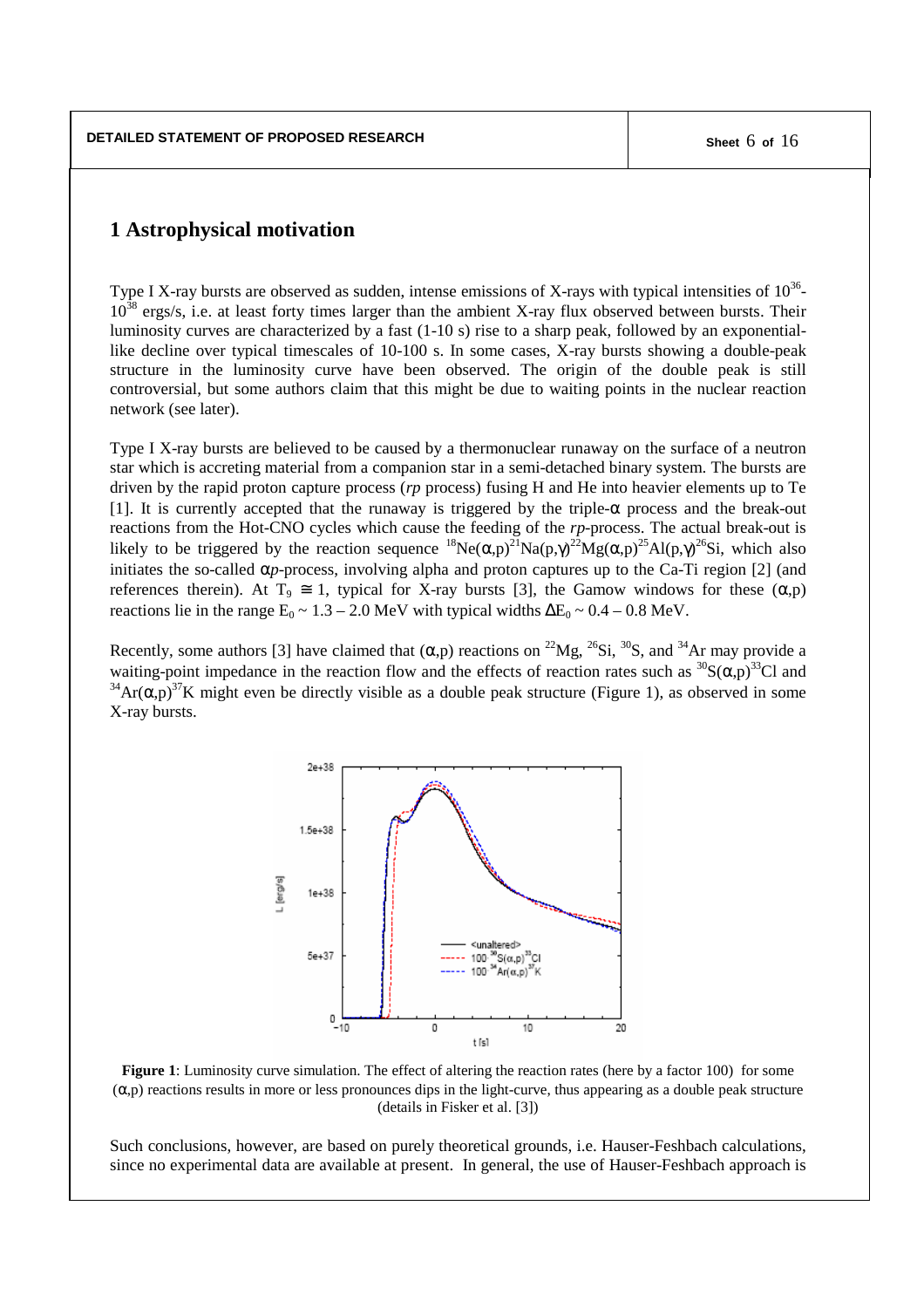### **DETAILED STATEMENT OF PROPOSED RESEARCH Sheet** 7 **of** 16

appropriate provided the level density in the contributing energy window is sufficiently high to justify a statistical treatment, the critical level density being usually estimated between 5 and 10  $MeV<sup>-1</sup>$  [4]. However, the level density may fall below critical value in certain nuclei lighter than Fe, at shell closures, and for very neutron-rich or proton-rich isotopes near the drip lines. In these cases, single resonances or direct capture contributions will become significant [4] and theoretical estimates may become unreliable.

Recent observations by the Beppo SAX, RXTE and CHANDRA satellites have provided a wealth of new data on X-ray bursters. In order to compare model predictions with observations, the models should include accurate reaction rates that need to be determined by laboratory experiments. At present many rates in the *rp*-process are uncertain by several orders of magnitude. In order to reduce uncertainties in the rates, experimental information is needed.

This proposal addresses the experimental investigation of  $(\alpha, p)$  reactions:

- on <sup>18</sup>Ne, in view of its importance as a breakout route from the HCNO cycle, and
- on <sup>22</sup>Mg, <sup>26</sup>Si, <sup>30</sup>S, and <sup>34</sup>Ar nuclei, as possible waiting points in the reaction flow leading to X-ray bursts.

Owing to the intrinsic difficulties in direct studies involving RIBs and <sup>4</sup>He gas targets, it is proposed to investigate the time reversed  $(p, \alpha)$  processes, whereby information on the relevant direct reaction cross sections can be obtained by means of the detailed balance theorem (Section 3).

# **2 Current status of knowledge**

# **2.1 The <sup>18</sup>Ne(**α**,p) <sup>21</sup>Na reaction**

The first direct measurements of the  ${}^{18}Ne(\alpha,p)^{21}Na$  reaction were undertaken by the LEDA collaboration at Louvain-la-Neuve, Belgium. The measurements were performed in inverse kinematics using a <sup>18</sup>Ne beam on a helium-filled target chamber which contained silicon detector telescopes to detect reaction protons, determine their track and hence the CM energy of the interaction. Measurements were performed at  $E_{cm} = 2.0{\text -}3.0 \text{ MeV}$  [5] and at  $E_{cm} = 1.7{\text -}3.0 \text{ MeV}$  [6]. The latter measurement improved the rejection of background proton events (which limited the former measurement to the higher CM energies) and reported the identification of a greater number of states in the compound system  $2^{2}Mg$ . It is for this reason that the direct reaction cross section curves (Figure 2) corresponding to [5] and [6] differ. Protons from the decay of <sup>22</sup>Mg states (excitation energies  $\bar{E}_x \sim 10$ -11 MeV) were identified and resonance strengths obtained.

More recently, a collaboration at the Argonne National Laboratory has studied the  $^{18}Ne(\alpha, p)^{21}Na$ reaction by using the time-inverse reaction <sup>21</sup>Na(p, $\alpha$ )<sup>18</sup>Ne and the principle of detailed balance [7]. The experiment was performed at the ATLAS facility with a  $^{21}$ Na beam produced in-flight by the reaction  ${}^{2}H(^{20}Ne, {}^{21}Na)$ n and refocused onto a  $(CH_{2})_{n}$  target. The  ${}^{21}Na$  beam intensity was ~5000 pps. Alpha particles from the <sup>21</sup>Na(p, $\alpha$ )<sup>18</sup>Ne reaction were detected in coincidence with <sup>18</sup>Ne recoils, by using a combination of silicon strip detector (for the alpha particles) and a gas ionization chamber for the heavy recoils. The total cross section for the <sup>18</sup>Ne(α,p) reaction at  $E_{cm}$ =2.5 MeV was determined to be a factor of ~50 smaller than that reported by Groombridge et al. [6] (see Figure 2). From the direct measurements, the corresponding state in  $^{22}Mg$  was reported to decay mainly to the ground state of  $^{21}Na$ and although the cross section for the time-inverse reaction  $^{21}Na(p,\alpha)^{18}Ne$  is expected to be lower than the direct reaction <sup>18</sup>Ne( $\alpha$ ,p) (in the latter case inelastic channels can also contribute), the discrepancy of a factor of ~50 appears to be too large to be accounted for by this means alone.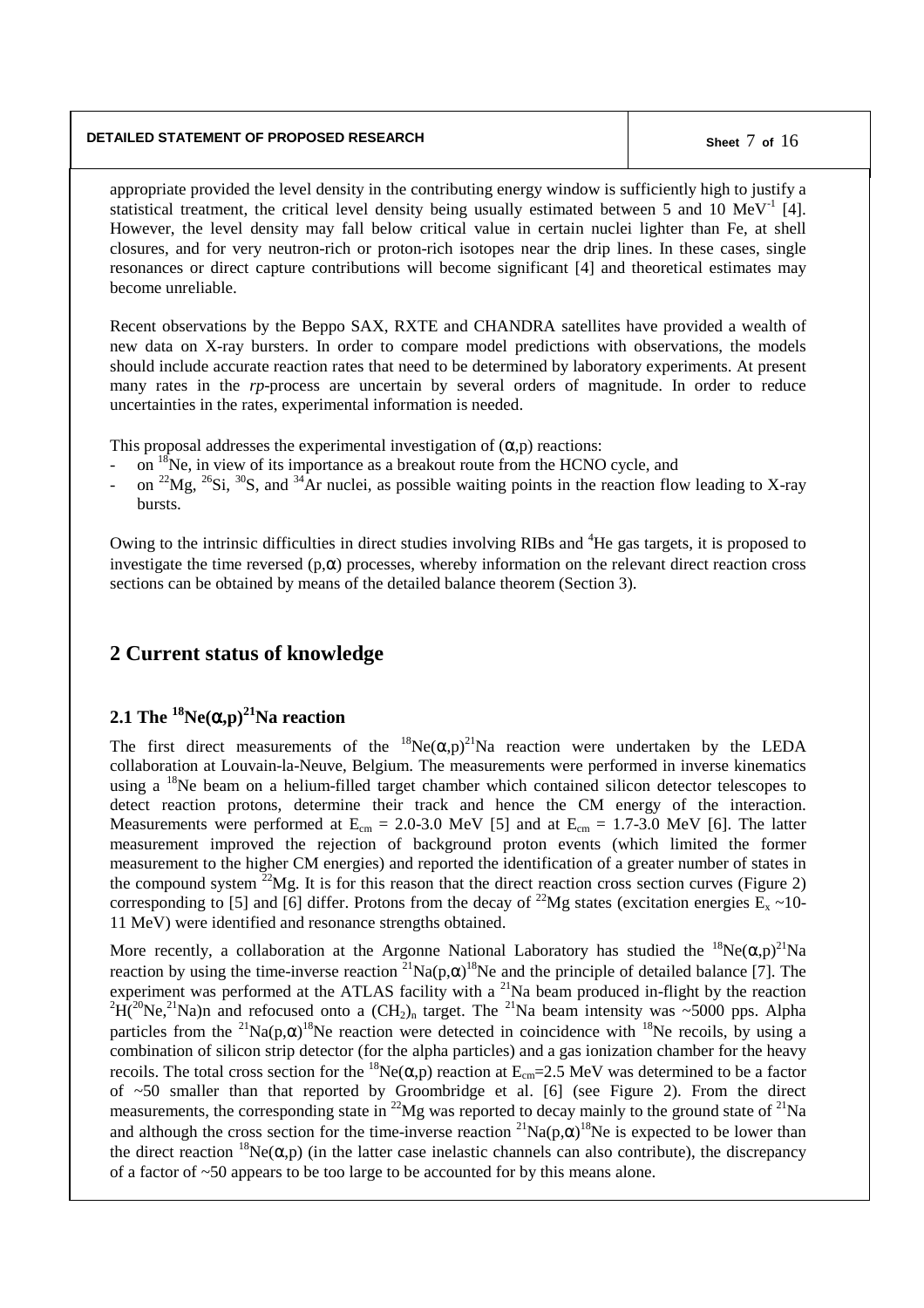#### **DETAILED STATEMENT OF PROPOSED RESEARCH Sheet** 8 **of** 16

More recently, new results have been reported by the Argonne group [7,], which are displayed in Figure 3 (beam current  $\sim 5x10^5$  pps [8]). The result of the Hauser-Feshbach calculation assuming only transitions to the ground state has been superimposed on the original figure, showing good agreement with the inverse data points.

At the time of writing the LEDA Collaboration is performing a direct measurement at Louvain-la-Neuve (Belgium) [9], with the aim to try and reconcile current discrepancies between the two sets of data (direct and inverse). In addition a proposal (E870) to further investigate the  ${}^{18}Ne(\alpha,p)$  reaction has already been accepted at TRIUMF and is awaiting the development of an adequately intense <sup>18</sup>Ne beam. However, it is unlikely that either measurement will reach the required sensitivity to investigate the energy region of astrophysical interest for which beam intensities in excess of  $10<sup>8</sup>$  pps would be required.

It is therefore highly desirable to perform an independent measurement of the time-reverse reaction with an aim to provide data points in the region  $E_{cm} = 1.7 - 2.5$  MeV, where only partial information is available at present (in particular, a discrepancy seems to be present between HF curve given in Figure 3 and the upper limits around  $E_{cm} \sim 2 \text{ MeV}$  in Figure 2). From this measurement we expect to learn about the viability of the proposed approach and the sensitivity limits before pushing the measurements to lower energies (Phase II, see later). The proposed approach is outlined in Section 3.2.



**Figure 2:** Comparison of  ${}^{18}Ne(\alpha, p)^{21}Na$  cross-sections. Solid and dashed lines represent cross section trends as derived from direct measurements [5,6]. Black and red dots represent the results of detailed balance from the timereversed (i.e. inverse) measurements. Figure from Argonne Annual Report, 2004 [7]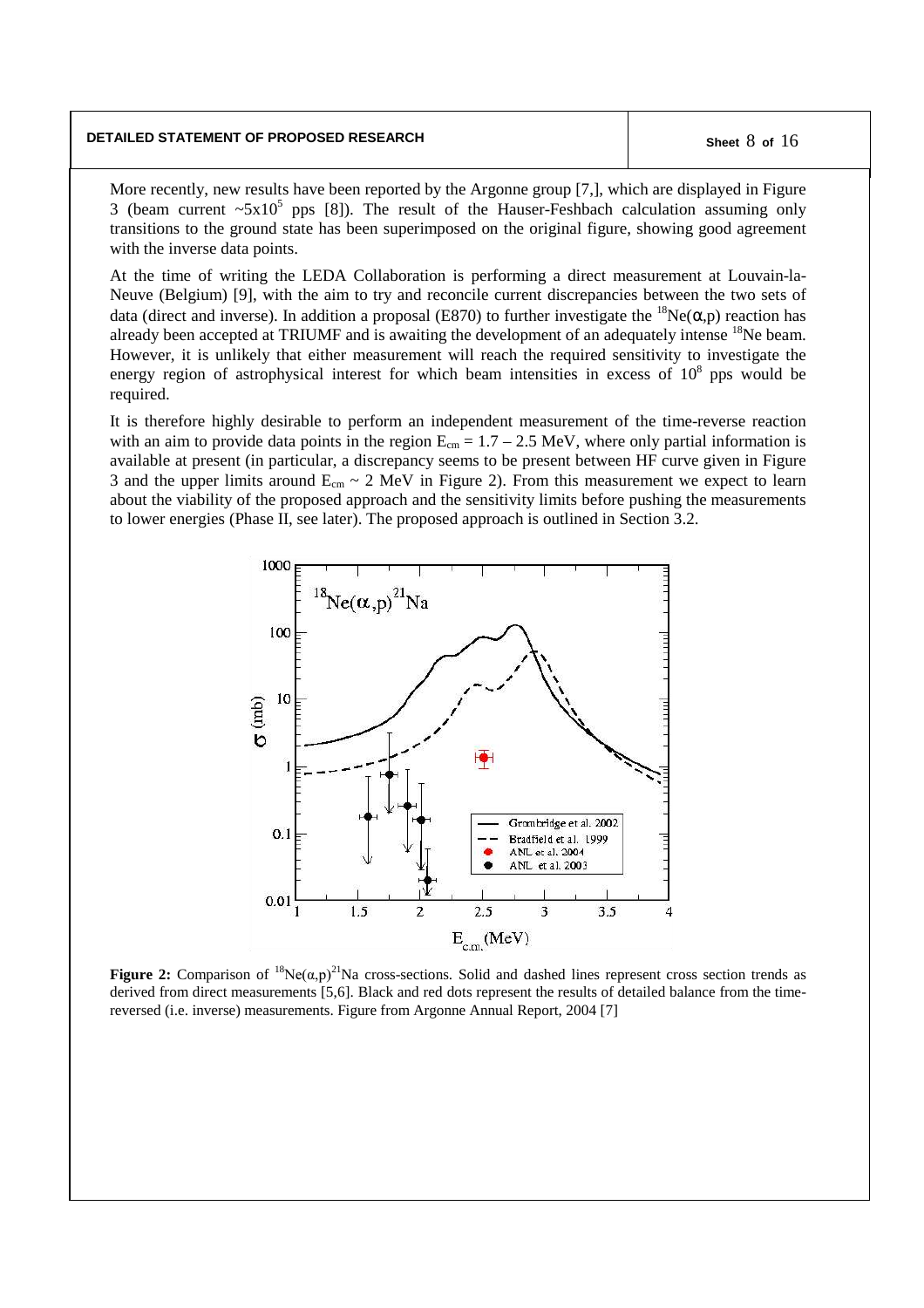**DETAILED STATEMENT OF PROPOSED RESEARCH Sheet** 9 **of** 16



**Figure 3:** Same as Figure 2, with red squares representing results from time-reversal measurements. The dashed line is the result of a barrier penetration calculation, normalised to the point at the highest energy. The green solid curve is the Hauser-Feshbach calculation [4] for the  ${}^{18}Ne(\alpha,p)$  reaction assuming ground state to ground state transitions only. Figure adapted from Argonne Annual Report, 2005 [7]

# **2.2 (**α**,p) reactions on <sup>22</sup>Mg, 26 Si, 30 S, and <sup>34</sup>Ar**

At present there are no experimental data available for  $(\alpha, p)$  reactions on <sup>22</sup>Mg, <sup>26</sup>Si, <sup>30</sup>S, and <sup>34</sup>Ar and the astrophysical implications of these reactions are based on theoretical rates derived from Hauser-Feshbach calculations [4]. It should be noted though that all the  $(\alpha, p)$  reactions in this proposal involve spin-less particles in their entrance channels, so that only natural parity states (i.e.  $J^{\pi} = 0^+, 1^-, 2^+, 3^-, \ldots$ ) can be populated in the compound nucleus. As a consequence, the reaction cross section may be entirely dominated by single resonances within the Gamow window (here typically  $E_0 \sim 1$ -2 MeV,  $\Delta E_0$ )  $\sim 0.8{\text -}1.0$  MeV) and current theoretical predictions might turn out to be unreliable in such cases. Clearly any experimental information would represent a major improvement in the current situation. It is hoped that, with the upgrades of existing experimental facilities such as ISAC II, more and more reactions will become accessible to experimentalists.

# **3 The experiment**

# **3.1 Objectives**

The objective of this proposal is to investigate a series of  $(\alpha, p)$  reactions which are believed to be crucial in type I X-ray bursts. In particular, it is suggested to study:

a) the  ${}^{18}Ne(\alpha, p)^{21}Na$  reaction as the main breakout route from the HCNO cycle; and

b)  $(\alpha, p)$  reactions on <sup>22</sup>Mg, <sup>26</sup>Si, <sup>30</sup>S, and <sup>34</sup>Ar isotopes.

The experimental investigation is aimed at determining the cross sections of these important  $(\alpha, p)$ reactions by using the time-reversed approach through the principle of detailed balance, as outlined in the following section.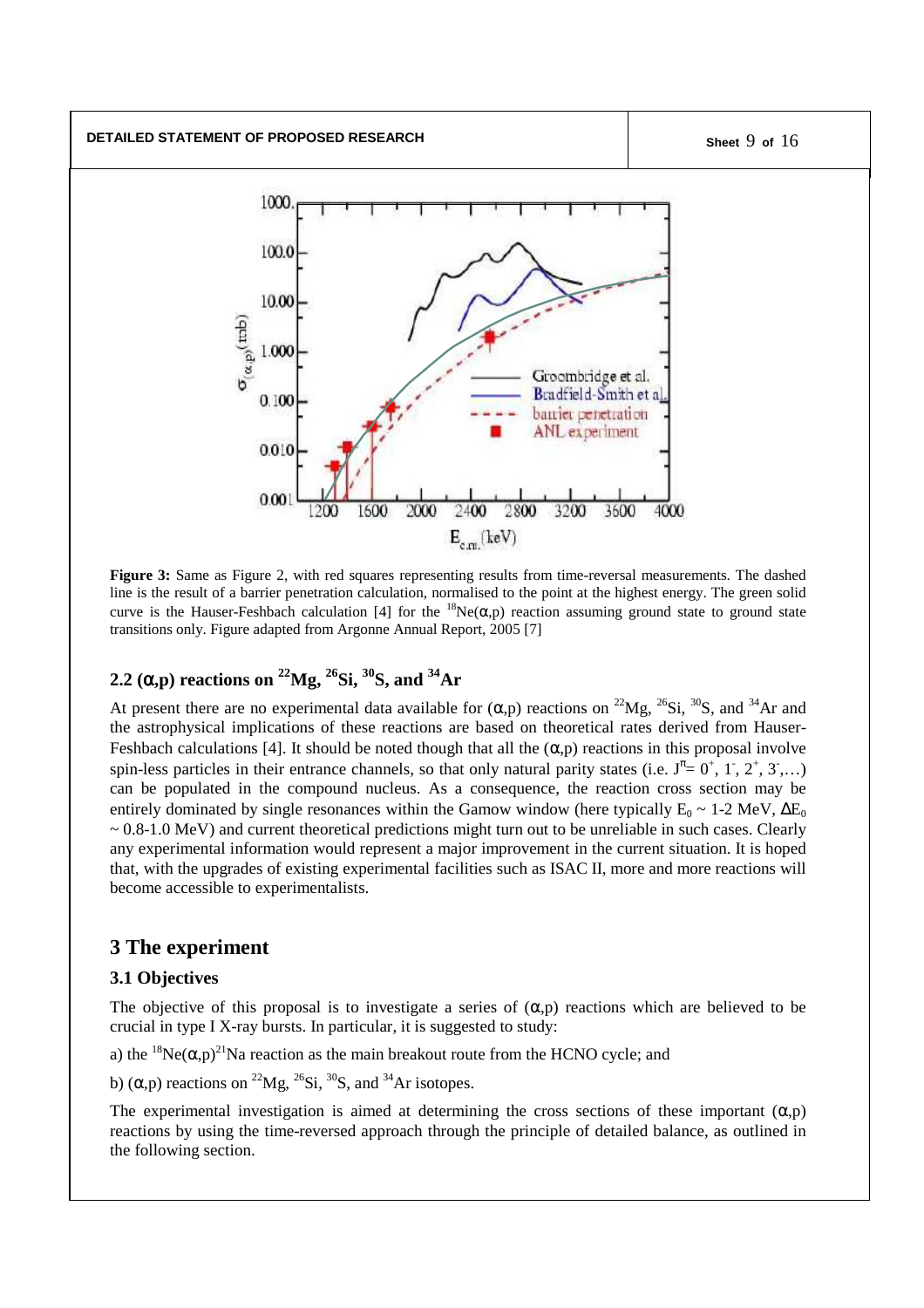### **3.2 Methodology**

Direct studies of  $(\alpha, p)$  reactions with radioactive ion beams are extremely difficult because they suffer from limitations both in beam intensities and target densities. In addition, none of the required beams are presently available at TRIUMF, with the possible exception of <sup>18</sup>Ne. An alternative approach would be to study the reactions of interest, here generically indicated as  $X(\alpha,p)Y$ , by their time-reversed Y(p, $\alpha$ )X processes, using a radioactive ion beam Y and a solid CH<sub>2</sub> target.

The time-reversed approach is justified by the fact that the cross-section  $\sigma_{\alpha X}$  for reaction  $\alpha + X \rightarrow p +$ Y is related to the cross-section  $\sigma_{pY}$  for the inverse process  $p + Y \rightarrow \alpha + X$  by detailed balance according to the reciprocity theorem:

$$
\frac{\sigma_{aX}}{\sigma_{pY}} = \frac{m_p m_Y}{m_a m_X} \frac{E_{pY}}{E_{aX}} \frac{(2J_p + 1)(2J_Y + 1)}{(2J_a + 1)(2J_X + 1)} \tag{1}
$$

where  $E_{ii}$  refers to the centre-of-mass energy for the direct and inverse reactions involved (here,  $E_{pY}$  =  $E_{\alpha X} + Q$ ),  $m_i$  are the masses of the respective particles and  $J_i$  the nuclear spin of the interacting particles. Clearly the main limitation of this approach arises from the fact that excited states in the  $p+Y$  system (otherwise populated in the direct approach) cannot be accessed here. By implication, only lower limits to the cross section for the relevant direct reactions can be established. It is worth stressing, however, that even partial information would represent a major improvement in the current situation as no experimental data exist for any of the mentioned reactions, apart from the  ${}^{18}Ne(\alpha,p)$  case.

Finally, it should be pointed out that, while only natural parity states in the compound system can be accessed by route  $\alpha$ +X (here spin-less particles) such restriction does not apply when forming the compound system via route  $p+Y$ . However, by kinematically selecting events which leave both particles  $\alpha$  and X in their ground states, one can make sure that only natural parity states have been populated through the p+X channel. This in turn enables a meaningful extraction of cross section  $\sigma_{\alpha X}$  from a measurement of  $\sigma_{pY}$  as given by equation (1).

The requirement on the kinematic selection can be fulfilled provided that the first excited states for nuclei in the exit channel are sufficiently high in energy  $(\sim 1 \text{ MeV})$  to allow for experimental discrimination (location of first excited state is at: 1.89 (<sup>18</sup>Ne), 1.24 (<sup>22</sup>Mg), 1.28 (<sup>26</sup>Si), 2.21 (<sup>30</sup>S) and 2.09  $(^{34}Ar)$  MeV respectively, while for <sup>4</sup>He it is at 20.210 MeV). Incidentally, Hauser-Feshbach calculations for all (p,a) reactions considered here have shown that contributions to excited states in the exit channel are negligible with respect to ground state transitions only [4]. Hence all these reactions represent excellent cases for the application of the time-reverse approach.

A level scheme for the  ${}^{18}Ne(\alpha,p)^{21}Na$  case is shown in Figure 3, where the grey shaded area represents the energy region to be covered during Phase I of this proposal (see following Sections).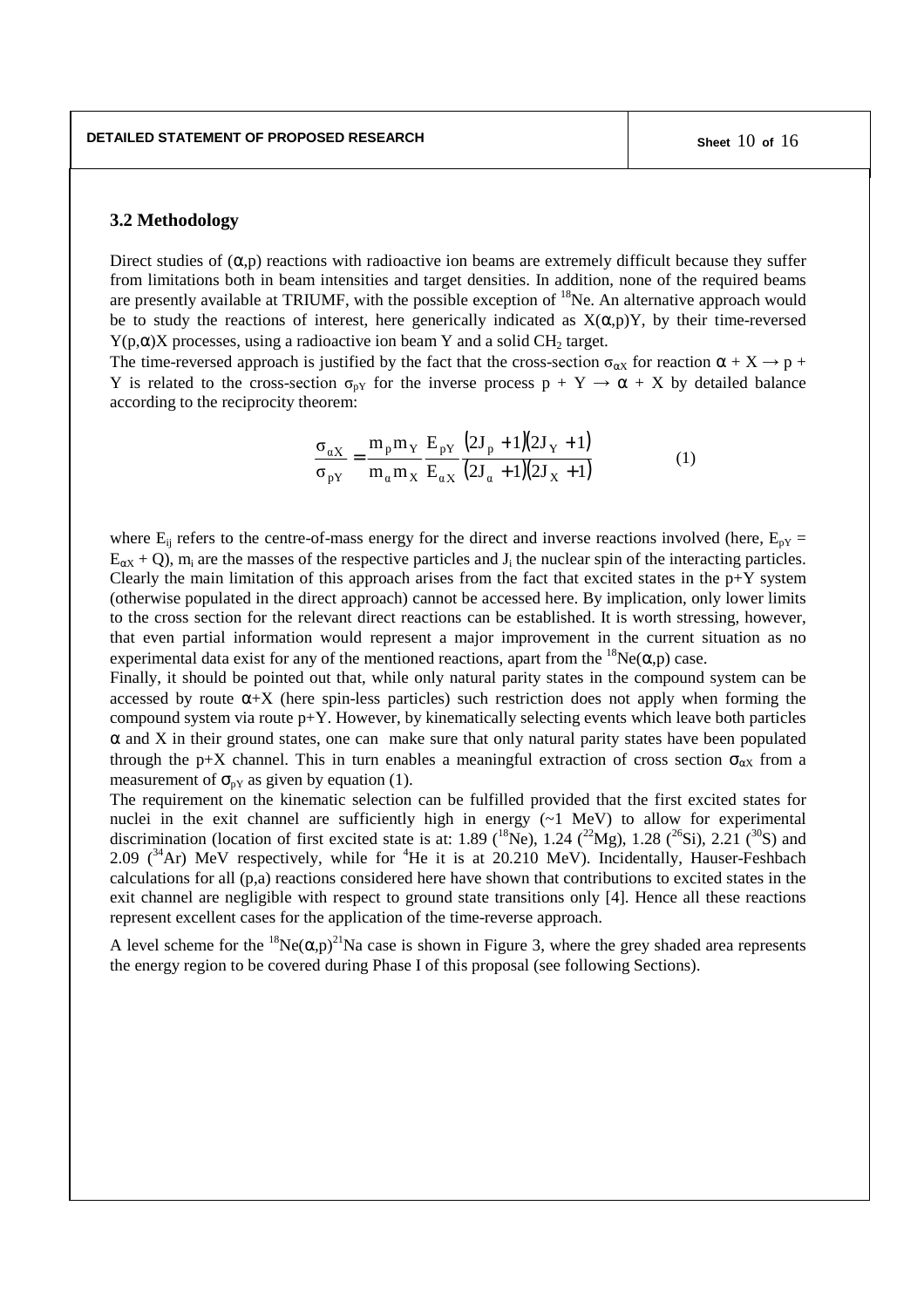**DETAILED STATEMENT OF PROPOSED RESEARCH Sheet** 11 **of** 16



**Figure 3:** Schematic level diagram relating direct and inverse approaches for the  ${}^{18}Ne(\alpha,p)^{21}Na$  case.

### **3.3 Experimental Setup**

The time reverse approach outlined here requires beam energies in the range  $E_{lab} \sim 4 - 6$  MeV/u. In this energy regime, significant background is expected from reactions on  $^{12}C$  in the target and thus the coincident measurement of both reaction products (here protons and <sup>18</sup>Ne ions) is required for a unique identification of the reaction of interest. Because of the inverse kinematics, both reaction products are strongly forward focussed, with the recoils and the ejectiles being emitted within a cone of at most  $\sim 4^{\circ}$ and 20<sup>°</sup> respectively. An overview of kinematics loci for all five  $(\alpha, p)$  reactions of interest is shown in Figure 4.



**Figure 4:** Kinematics curves of all  $(p, \alpha)$  reactions of interest calculated at their relevant astrophysical energies

Kinematic coincidence of recoils and ejectiles will be achieved by using double-sided annular strip detector arrays. A sketch of the experimental setup is shown in Figure 5 and consists of a LEDA array (1mm thick, covering  $\theta \sim 34^{\circ} - 60^{\circ}$ ), mainly for elastically scattered protons, and two Double Sided Silicon Strip Detector arrays for alphas (DSSSD\_near, 500  $\mu$ m thick, covering  $\theta \sim 6.5^{\circ} - 20^{\circ}$ ) and heavy ions (DSSSD\_far, 500  $\mu$ m thick, covering  $\theta \sim 1.5^{\circ} - 4.7^{\circ}$ ) respectively.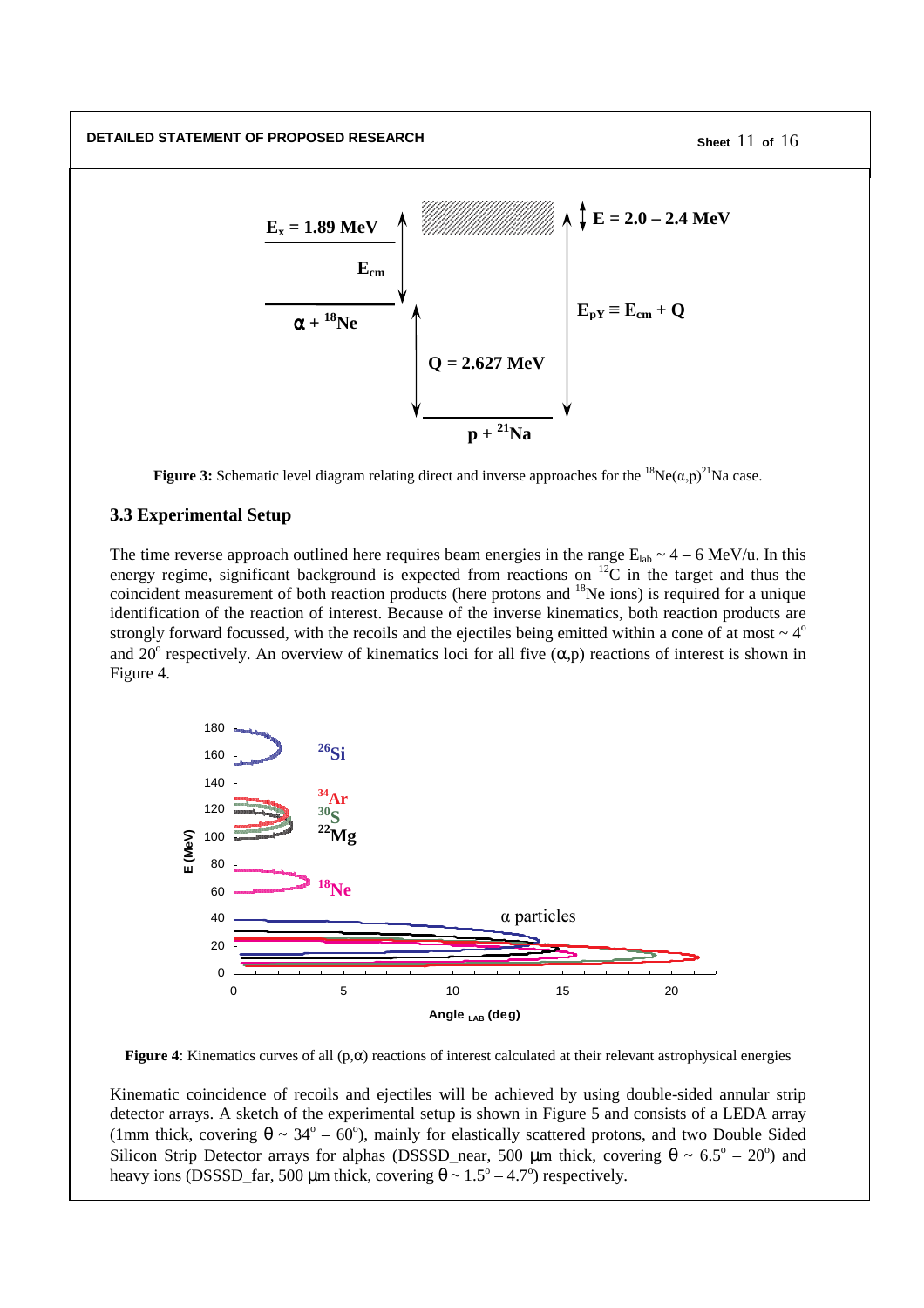

#### **Figure 5**: Experimental setup

Clearly a main issue for the correct identification of the reaction of interest is the correct discrimination between elastically scattered <sup>21</sup>Na-beam ions and the <sup>18</sup>Ne from the reaction of interest. This will be achieved by a combination of ToF/fast coincidence, total energy reconstruction and identification of reaction plane. In addition, the detection of elastically scattered protons in the LEDA detector will help to optimize identification of <sup>21</sup>Na in the DSSSD\_far detector. Finally, protons from the decay of wellknown states in  $^{22}Mg$  will be used for calibration purposes.

For this setup, the total (coincident) detection efficiency is about 85%, as determined by a Monte Carlo simulation (see Figure 6) assuming isotropic distribution of reaction products in the centre-of-mass system [10]. Multi-scattering effects are estimated to be negligible for the planned setup and energies.



**Figure 6**: Monte Carlo simulation of angular distribution of particles in the exit channel for a beam energy  $E = 110$ MeV. The dashed boxes represent the range of angular coverage in the laboratory system [10].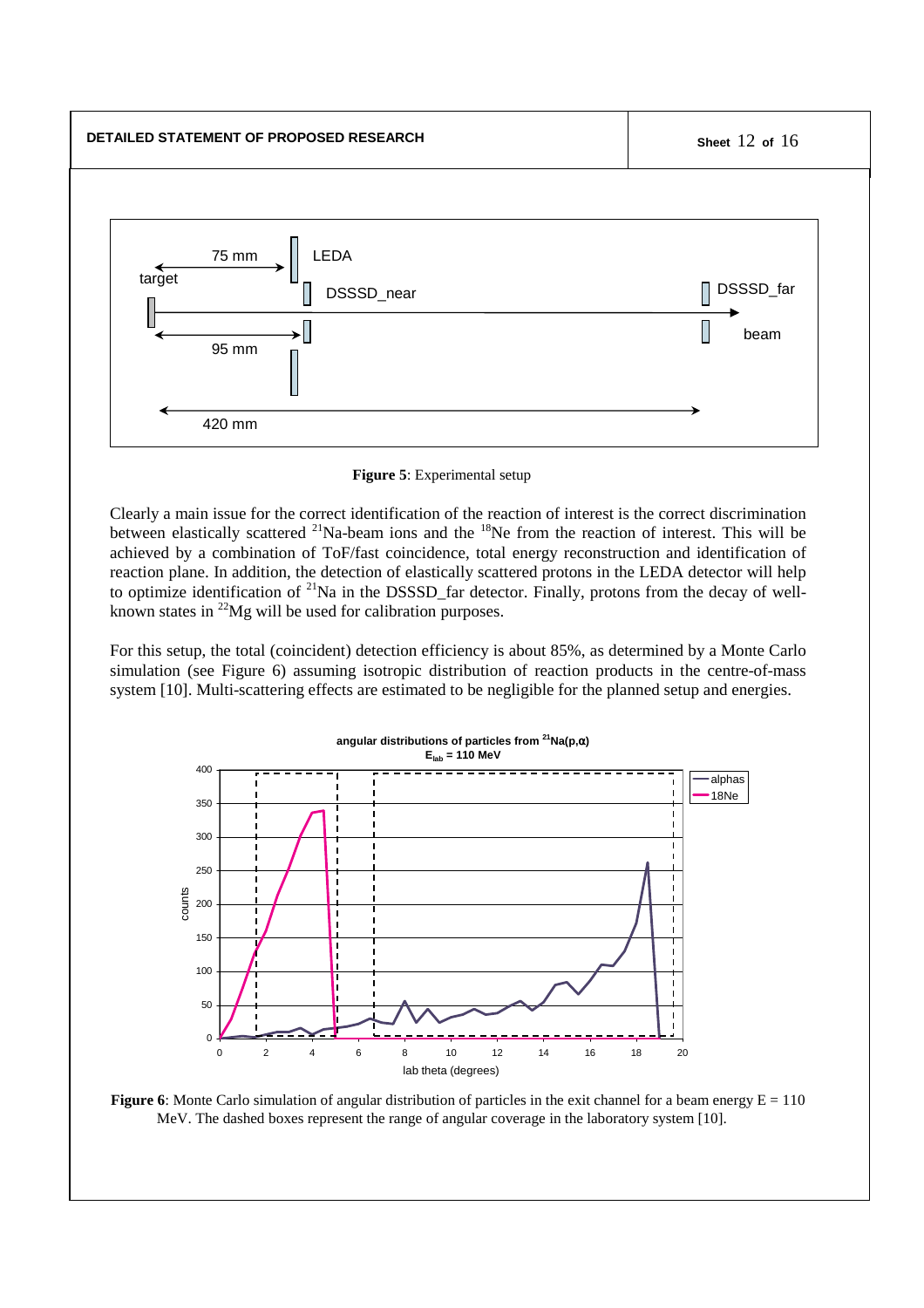### **4 Beam request**

The following details the beam time request for the case of the  ${}^{21}Na(p,\alpha){}^{18}Ne$  reaction only. While the full experiment will aim to cover the energy range corresponding to  $\overline{E}_{cm} = 1.6 - 2.4$  MeV (for the direct reaction), the measurements will be carried out in two separate stages and a formal request is made here for Phase I only ( $E_{cm} = 2.0 - 2.4$  MeV in  $\Delta E_{cm} = 200$  keV steps). Depending on the successful completion of Phase I a further beam time request will be made for Phase II at a later stage.

For Phase I, we request a total of **20 shifts** for data taking. In addition, **2 shifts** are required for runs on a <sup>12</sup>C target in order to assess background contributions, and further **2 shifts** are required for beam energy changes, calibration purposes and contingency.

This request is based on the calculation of the expected yield  $Y=N_pN_T\sigma\eta$  with the following assumptions:

1)  $N_p = 5x10^6$  pps (i.e. beam current ~ 0.8epA)

2)  $N_T \sim 3x10^{19}$  protons cm<sup>-2</sup> (i.e. target thickness dx = 350  $\mu$ g/cm<sup>2</sup>)

3) integrated cross-sections  $\sigma$  as given by the HF formalism for the time-reversed reaction (ground state to ground state transitions only)

4) isotropic distribution for the reaction products in centre-of-mass system

5) total detection efficiency  $\eta = 85\%$ 

|          | $E_{lab}$<br>[MeV] | $E_{cm}$<br>[MeV] | $E_{cm}$<br>(direct reaction)<br>[MeV] | $\sigma$<br>[mb]           | <b>Yield</b><br>[counts/hr] | <b>Shifts</b><br>[12 hrs] | <b>Total</b><br><b>Counts</b> |
|----------|--------------------|-------------------|----------------------------------------|----------------------------|-----------------------------|---------------------------|-------------------------------|
| Phase I  | 110                | 5.0               | 2.4                                    | 0.41                       | 180                         | $\overline{4}$            | 8600                          |
|          | 106                | 4.8               | 2.2                                    | 0.18                       | 80                          | 6                         | 5800                          |
|          | 103                | 4.7               | 2.0                                    | $7.1 \times 10^{-2}$       | 33                          | 10                        | 4000                          |
| Phase II | 98                 | 4.4               | 1.8                                    | $-2$<br>$2.4\times10^{-7}$ | 11                          | 10                        | 1300                          |
|          | 93                 | 4.2               | 1.6                                    | $4.6 \times 10^{-3}$       | $\overline{2}$              | 10                        | 240                           |

It is expected that there will be a period of several months between Phase I and II to allow for data analysis and for any necessary improvements to be implemented.

#### **5 Readiness**

It is expected that the TUDA scattering chamber facility will be capable of running the proposed experiment as soon as a  $^{21}$ Na beam of the required intensity becomes available at ISAC II.

The TUDA scattering facility is essentially ready should beam time be granted. The required silicon detectors for light particles are also available.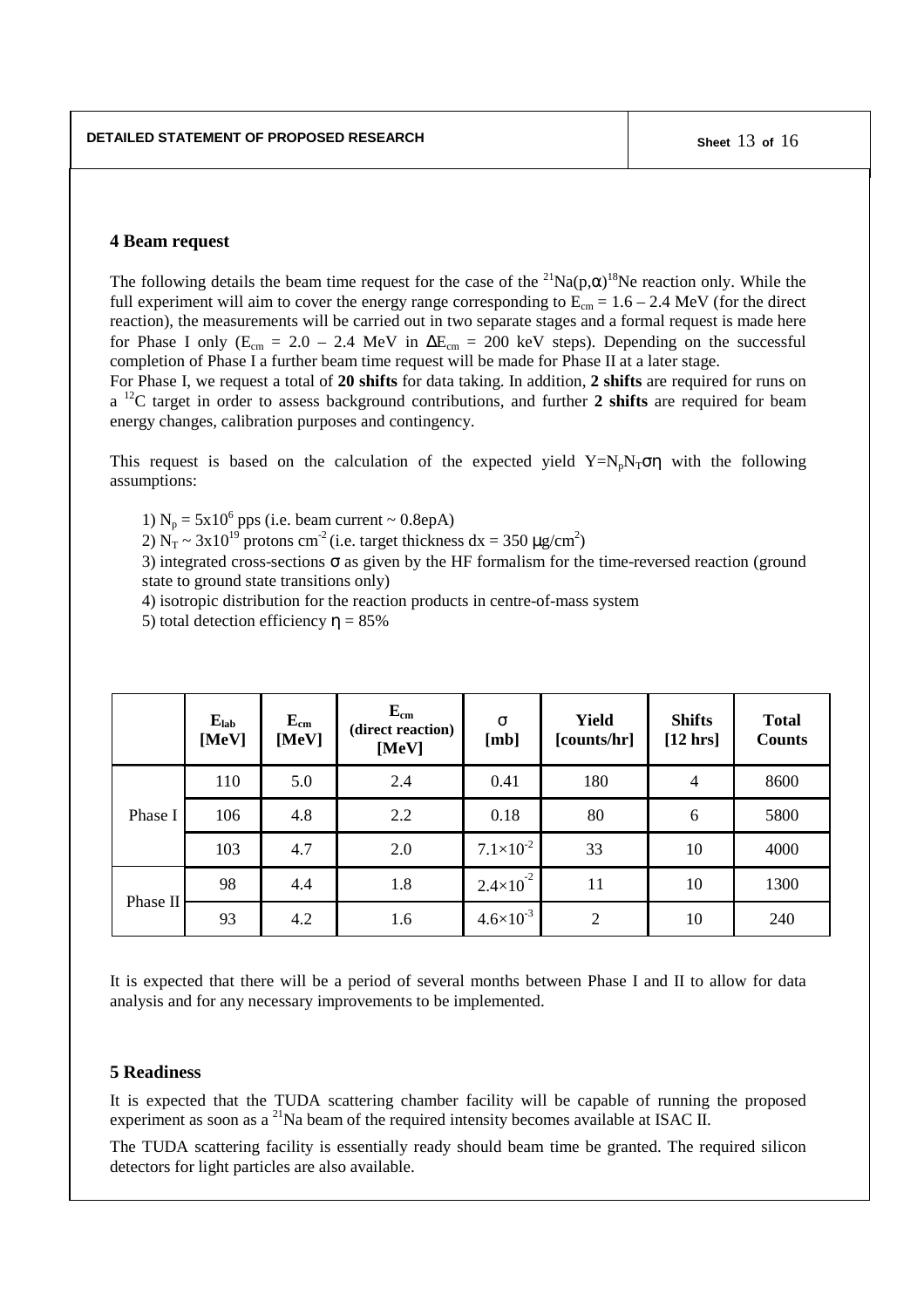#### **6 Data Analysis**

The TUDA acquisition system is VME based and capable of acquiring data from up to 512 electronic channels, which is more than enough for our proposed set up (at most 256 channels). The VME DAQ is also capable of handling up to 10 kHz event rate and again this is sufficient for our purposes (maximum expected rate from elastic scattering on <sup>12</sup>C is  $\sim$  10 kHz). The data will be acquired online event-byevent allowing cuts and coincidence requirements to be applied offline as necessary. The data being acquired will be monitored online using a Sun workstation to verify beam and target status and detector/electronics stability.

### **7 Future directions**

The <sup>21</sup>Na(p, $\alpha$ )<sup>18</sup>Ne reactions can be studied as soon as ISAC II becomes operational, since an intense enough beam of <sup>21</sup>Na is already available. However, depending on the sensitivity of the proposed approach, the extension of this measurement to the lowest energy regions (Phase II) might require a different setup, for which additional planning will be needed. This would represent the immediate future directions upon successful completion of Phase I.

After assessing the viability of the proposed approach, further studies of the  $(p,\alpha)$  reactions listed in this proposal can be carried out as soon as their respective beams become available. The first likely candidate is the <sup>25</sup>Al(p, $\alpha$ )<sup>22</sup>Mg reaction, as the <sup>25</sup>Al beam development is currently underway. All other reactions will have to await the development of the appropriate beam which is hereby advocated.

# **7 References**

- [1] R.K. Wallace, S.E.Woosley, Astrophys. J. Suppl. 45 (1981) 389.
- [2] A. Aprahamian, K. Langanke, M. Wiescher: Progress in Particle and Nuclear Physics 54 (2005) 535–613
- [3] J. L. Fisker *et al.*: ApJ **608** (2004) L61-L64
- [4] T. Rauscher and F-K. Thielemann (2000) At. Data Nucl. Data Tables **75**, 1-351; T. Rauscher and F-K. Thielemann (2001) At. Data Nucl. Data Tables **79**, 47-64; and T. Rauscher, private communication (2006)
- [5] W. Bradfield-Smith *et al.*: Phys Rev C **59** (1999) 3402-3409
- [6] D. Groombridge *et al.*: Phys Rev C **66** (2002) 055802
- [7] S. Sinha *et al*: Argonne National Laboratory Annual Report, 2004 and 2005
- [8] E. Rehm, private communication (2006)
- [9] R. Lewis, private communication (2006)
- [10] T. Davinson, approved CRC Proposal PH225 (2006)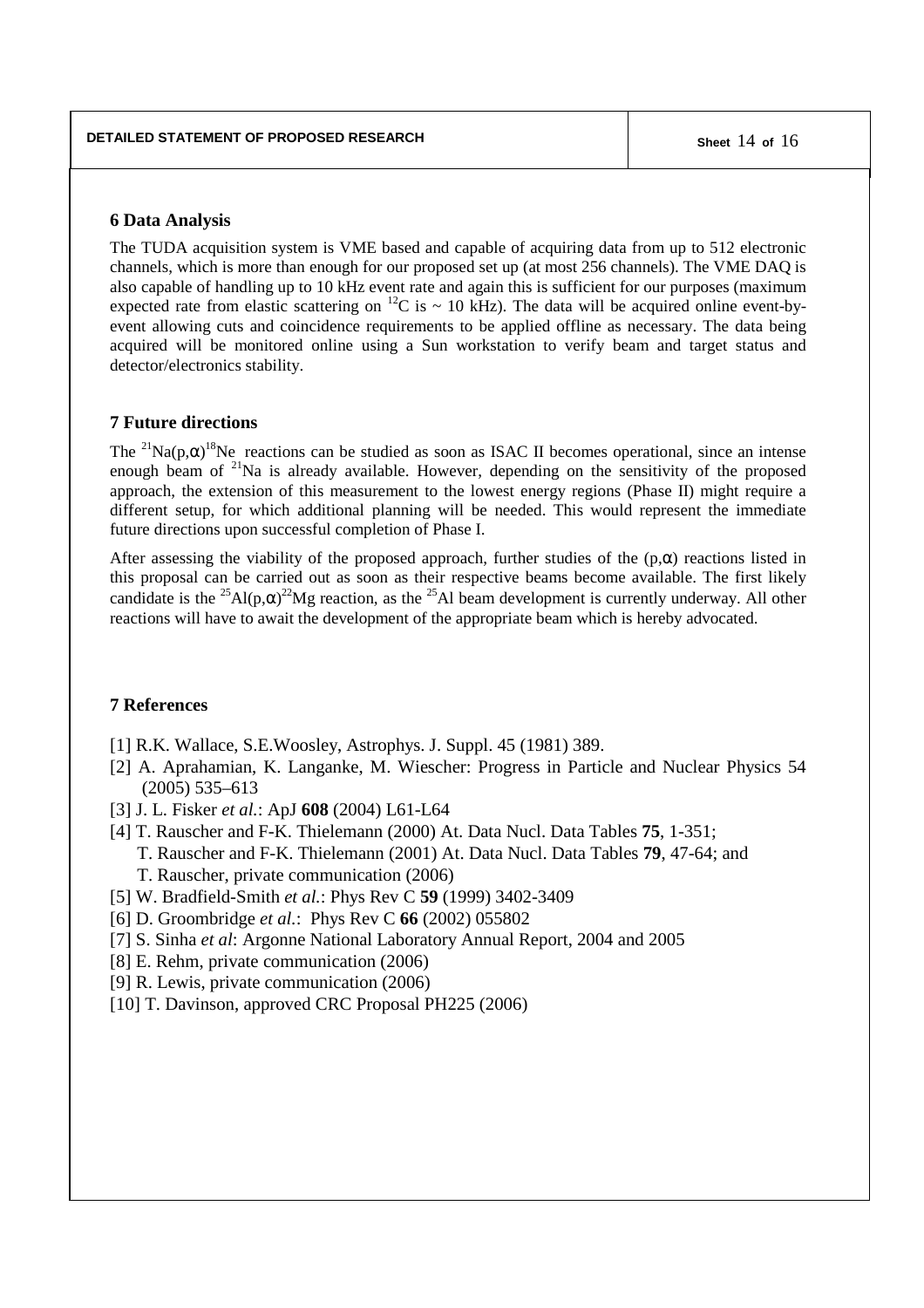# *Publications*

- 1. *Level structure of <sup>21</sup>Mg: Nuclear and astrophysical implications* A.St.J. Murphy, **M. Aliotta**, T. Davinson, A. Robinson, P. Woods, C. Ruiz, J. D'Auria, R. Azuma, L. Buchmann, A. Chen, D. Hutcheon, A. Laird, P. Walden, B.R. Fulton, B.A. Brown Physical Review C 73 (2006) 034320
- 2. *Low-lying states in the unbound <sup>11</sup>N nucleus* E. Casarejos, C. Angulo, P.J. Woods, F.C. Barker, P. Descouvemont, **M. Aliotta**, T. Davinson, P. Demaret, M. Gaelens, P. Leleux, Z. Liu, M. Loiselet, A.S. Murphy, A. Ninane, I.A. Roberts, G. Ryckewaert, J.S. Schweitzer, F. Vanderbist Physical Review C 73 (2006) 014319
- 3. *Electron screening in 7 Li(p,*α*) <sup>4</sup>He and 6 Li(p,*α*) <sup>3</sup>He for different environments* J. Cruz, Z. Fülöp, G. Gyürky, F. Raiola, A. Di Leva, B. Limata, M. Fonseca, **M. Aliotta**, H.W. Becker, A. D'Onofrio, L. Gialanella, G. Imbriani, A.P. Jesus, K.U. Kettner, J.P. Ribeiro, V. Roca, C. Rolfs, M. Romano, E. Samorjai, F. Strieder, F. Terrasi Physics Letters B 624 (2005) 181-185
- 4. *Electron screening in d(d,p)t for deuterated metals: temperature effects* F. Raiola, B. Burchard, Z. Fülöp, G. Gyürky, S. Zeng, J. Cruz, A. Di Leva, B. Limata, M. Fonseca, **M. Aliotta**, A. D'Onofrio, L. Gialanella, G. Imbriani, A.P. Jesus, M. Junker, J.P. Ribeiro, V. Roca, C. Rolfs, M. Romano, E. Samorjai, F. Strieder, F. Terrasi Journal of Physics G: Nucl. Part. Phys. 31 (2005) 1141-1149
- 5. *Two-proton pickup reaction ( <sup>6</sup>He, <sup>8</sup>Be) on <sup>12</sup>C, <sup>16</sup>O and <sup>19</sup>F* M. Milin, Đ. Miljanić, M. Aliotta, S. Cherubini, T. Davinson, A. Di Pietro, P. Figuera, A. Musumarra, A. Ninane, A.N. Ostrowski, M.G. Pellegriti, A.C. Shotter, N. Soić, C. Spitaleri, M. Zadro Physical Review C 70 (2004) 44603(5)
- 6. *Enhanched electron screening in d(d,p)t for deuterated metals* F. Raiola, L. Gang, C. Bonomo, G. Gyürky, **M. Aliotta**, H.W. Becker, R. Bonetti, C. Broggini, P. Corvisiero, A. D'Onofrio, Z. Fülöp, G. Gervino, L. Gialanella, M. Junker, P. Prati, V. Roca, C. Rolfs, M. Romano, E. Samorjai, F. Strieder, F. Terrasi, G. Fiorentini, K. Langanke, J. Winter European Physical Journal A 19 (2004) 283-287
- 7. *Recoil separator ERNA: acceptances in angle and energy* D. Rogalla, D. Schürmann, F. Strieder, **M. Aliotta,** N. De Cesare, A. Di Leva, C. Lubritto, A. D'Onofrio, L. Gialanella, G. Imbriani, J. Kluge, A. Ordine, V. Roca, H. Röcken, C. Rolfs, M. Romano, F. Schümann, F. Terrasi, H.P. Trautvetter Nuclear Instruments and Methods A513 (2003) 573-578
- 8. *Enhanced electron screening in d(d,p)t for deuterated metals: a possible classical explanation* C. Bonomo, G. Fiorentini, Z. Fülöp, L. Gang, G. Gyurky, K. Langanke, F. Raiola, C. Rolfs, E. Somorjai, F. Strieder, J. Winter, **M. Aliotta** Nuclear Physics A719 (2003) 37c-42c